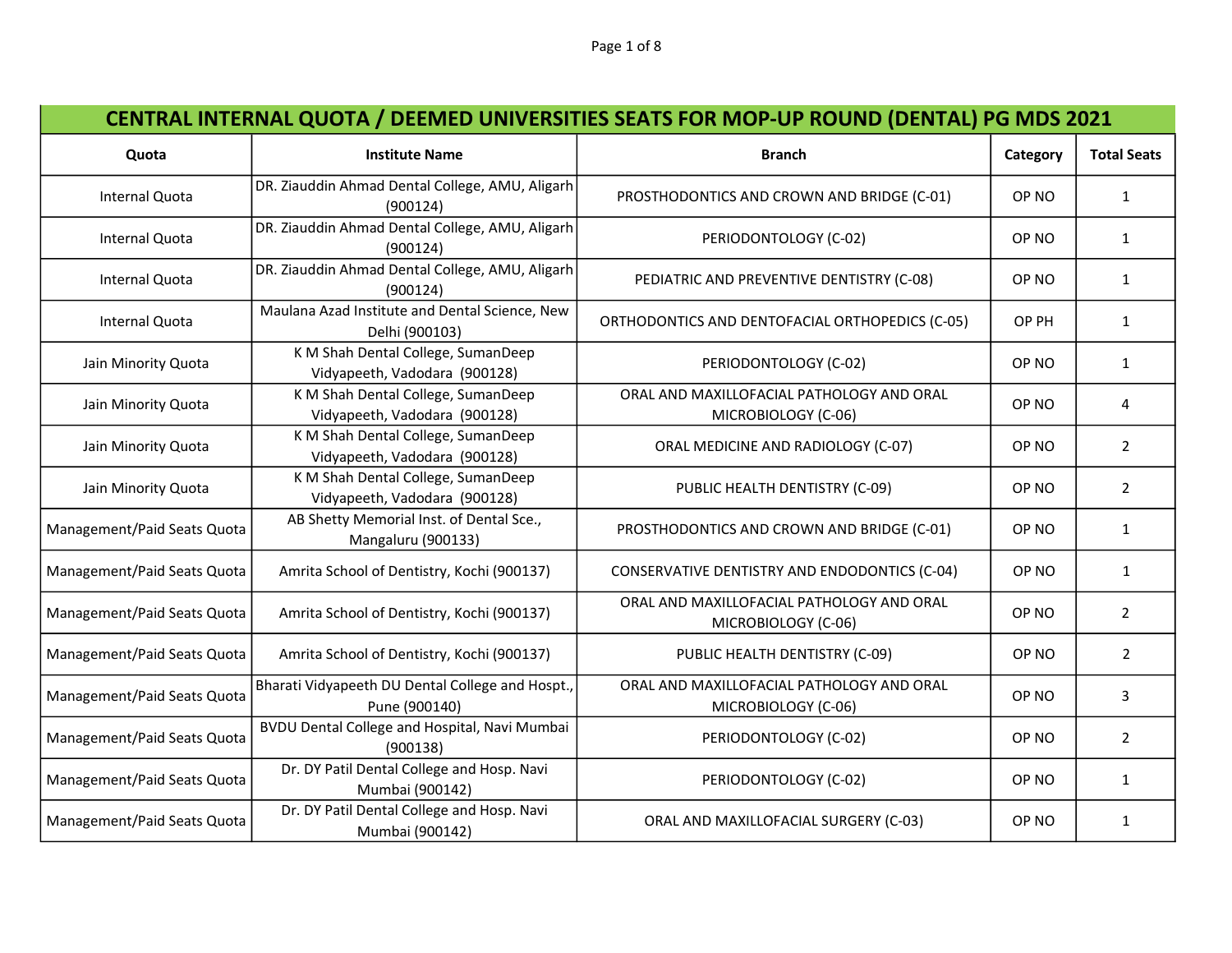## CENTRAL INTERNAL QUOTA / DEEMED UNIVERSITIES SEATS FOR MOP-UP ROUND (DENTAL) PG MDS 2021

| Quota                       | <b>Institute Name</b>                                                          | <b>Branch</b>                                                    | Category | <b>Total Seats</b> |
|-----------------------------|--------------------------------------------------------------------------------|------------------------------------------------------------------|----------|--------------------|
| Management/Paid Seats Quota | Dr. DY Patil Dental College and Hosp. Navi<br>Mumbai (900142)                  | ORAL AND MAXILLOFACIAL PATHOLOGY AND ORAL<br>MICROBIOLOGY (C-06) | OP NO    | 6                  |
| Management/Paid Seats Quota | Dr. DY Patil Dental College and Hosp. Navi<br>Mumbai (900142)                  | PEDIATRIC AND PREVENTIVE DENTISTRY (C-08)                        | OP NO    | $\mathbf{1}$       |
| Management/Paid Seats Quota | Dr. DY Patil Dental College and Hosp. Pune<br>(900141)                         | ORAL AND MAXILLOFACIAL PATHOLOGY AND ORAL<br>MICROBIOLOGY (C-06) | OP NO    | 3                  |
| Management/Paid Seats Quota | Dr. DY Patil Dental College and Hosp. Pune<br>(900141)                         | ORAL MEDICINE AND RADIOLOGY (C-07)                               | OP NO    | $\overline{2}$     |
| Management/Paid Seats Quota | Dr. DY Patil Dental College and Hosp. Pune<br>(900141)                         | PUBLIC HEALTH DENTISTRY (C-09)                                   | OP NO    | $\overline{2}$     |
| Management/Paid Seats Quota | Indira Gandhi Dental College and SBV,<br>Pondycherry (900148)                  | ORAL AND MAXILLOFACIAL PATHOLOGY AND ORAL<br>MICROBIOLOGY (C-06) | OP NO    | 3                  |
| Management/Paid Seats Quota | Indira Gandhi Dental College and SBV,<br>Pondycherry (900148)                  | ORAL MEDICINE AND RADIOLOGY (C-07)                               | OP NO    | $\mathbf{1}$       |
|                             | Management/Paid Seats Quota   JSS Dental College and Hospital, Mysuru (900132) | ORAL AND MAXILLOFACIAL PATHOLOGY AND ORAL<br>MICROBIOLOGY (C-06) | OP NO    | $\mathbf{1}$       |
|                             | Management/Paid Seats Quota   JSS Dental College and Hospital, Mysuru (900132) | ORAL MEDICINE AND RADIOLOGY (C-07)                               | OP NO    | $\mathbf{1}$       |
| Management/Paid Seats Quota | K M Shah Dental College, SumanDeep<br>Vidyapeeth, Vadodara (900128)            | PERIODONTOLOGY (C-02)                                            | OP NO    | $\mathbf{1}$       |
| Management/Paid Seats Quota | K M Shah Dental College, SumanDeep<br>Vidyapeeth, Vadodara (900128)            | CONSERVATIVE DENTISTRY AND ENDODONTICS (C-04)                    | OP NO    | $\mathbf{1}$       |
| Management/Paid Seats Quota | K M Shah Dental College, SumanDeep<br>Vidyapeeth, Vadodara (900128)            | ORAL AND MAXILLOFACIAL PATHOLOGY AND ORAL<br>MICROBIOLOGY (C-06) | OP NO    | $\overline{2}$     |
| Management/Paid Seats Quota | K M Shah Dental College, SumanDeep<br>Vidyapeeth, Vadodara (900128)            | ORAL MEDICINE AND RADIOLOGY (C-07)                               | OP NO    | $\mathbf{1}$       |
| Management/Paid Seats Quota | K M Shah Dental College, SumanDeep<br>Vidyapeeth, Vadodara (900128)            | PEDIATRIC AND PREVENTIVE DENTISTRY (C-08)                        | OP NO    | $\mathbf{1}$       |
| Management/Paid Seats Quota | K M Shah Dental College, SumanDeep<br>Vidyapeeth, Vadodara (900128)            | PUBLIC HEALTH DENTISTRY (C-09)                                   | OP NO    | $\mathbf{1}$       |
| Management/Paid Seats Quota | Kalinga Institute of Dental Sciences, Bhubaneswar<br>(900146)                  | ORAL AND MAXILLOFACIAL PATHOLOGY AND ORAL<br>MICROBIOLOGY (C-06) | OP NO    | $\overline{2}$     |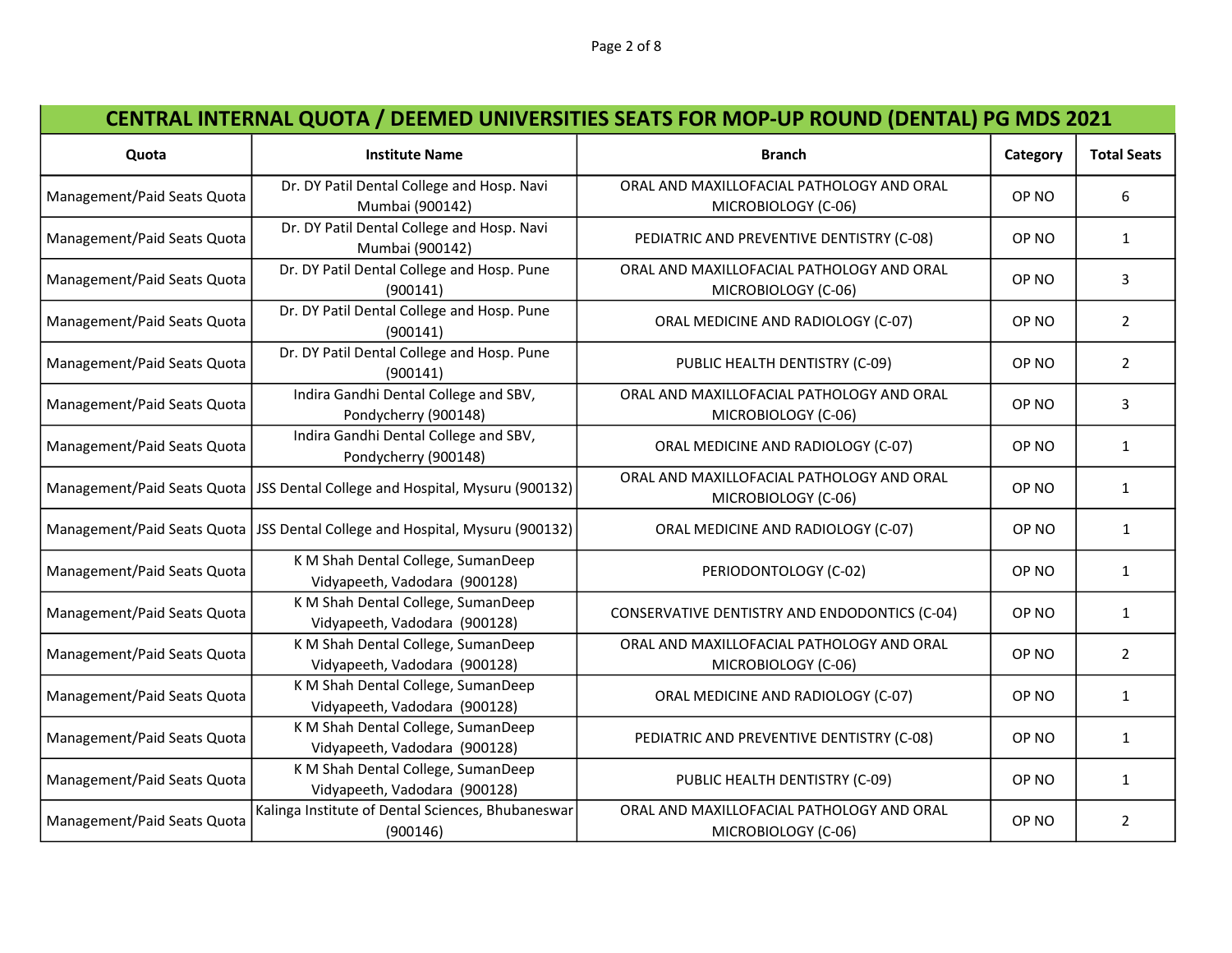## CENTRAL INTERNAL QUOTA / DEEMED UNIVERSITIES SEATS FOR MOP-UP ROUND (DENTAL) PG MDS 2021

| Quota                       | <b>Institute Name</b>                                                          | <b>Branch</b>                                                    | Category | <b>Total Seats</b> |
|-----------------------------|--------------------------------------------------------------------------------|------------------------------------------------------------------|----------|--------------------|
| Management/Paid Seats Quota | Kalinga Institute of Dental Sciences, Bhubaneswar<br>(900146)                  | PUBLIC HEALTH DENTISTRY (C-09)                                   | OP NO    | $\mathbf{1}$       |
| Management/Paid Seats Quota | KLE VK Inst. of Dental Scie. Belagavi (900136)                                 | CONSERVATIVE DENTISTRY AND ENDODONTICS (C-04)                    | OP NO    | $\mathbf{1}$       |
| Management/Paid Seats Quota | MANAV RACHNA DENTAL COLLEGE FARIDABAD<br>(900174)                              | PROSTHODONTICS AND CROWN AND BRIDGE (C-01)                       | OP NO    | $\mathbf{1}$       |
| Management/Paid Seats Quota | MANAV RACHNA DENTAL COLLEGE FARIDABAD<br>(900174)                              | PEDIATRIC AND PREVENTIVE DENTISTRY (C-08)                        | OP NO    | $\overline{2}$     |
|                             | Management/Paid Seats Quota   Manipal College of Dental Sce., Manipal (900134) | ORAL AND MAXILLOFACIAL PATHOLOGY AND ORAL<br>MICROBIOLOGY (C-06) | OP NO    | $\overline{2}$     |
|                             | Management/Paid Seats Quota   Manipal College of Dental Sce., Manipal (900134) | PUBLIC HEALTH DENTISTRY (C-09)                                   | OP NO    | $\mathbf{1}$       |
| Management/Paid Seats Quota | Manipal College of Dental Sce., Manipal (900134)                               | PG Diploma (Dental Material) (DDMT)                              | OP NO    | 3                  |
| Management/Paid Seats Quota | Manipal College of Dental Science, Mangalore<br>(900130)                       | ORAL AND MAXILLOFACIAL PATHOLOGY AND ORAL<br>MICROBIOLOGY (C-06) | OP NO    | 3                  |
| Management/Paid Seats Quota | Manipal College of Dental Science, Mangalore<br>(900130)                       | ORAL MEDICINE AND RADIOLOGY (C-07)                               | OP NO    | $\overline{2}$     |
| Management/Paid Seats Quota | Manipal College of Dental Science, Mangalore<br>(900130)                       | PUBLIC HEALTH DENTISTRY (C-09)                                   | OP NO    | $\mathbf{1}$       |
| Management/Paid Seats Quota | Manipal College of Dental Science, Mangalore<br>(900130)                       | PG Diploma (Dental Material) (DDMT)                              | OP NO    | 3                  |
| Management/Paid Seats Quota | Meenakshi Ammal Dental College and Host.,<br>Chennai (900158)                  | ORAL AND MAXILLOFACIAL PATHOLOGY AND ORAL<br>MICROBIOLOGY (C-06) | OP NO    | 3                  |
| Management/Paid Seats Quota | MM College of Dental Scie. and Res., Mullana<br>(900129)                       | PERIODONTOLOGY (C-02)                                            | OP NO    | 3                  |
| Management/Paid Seats Quota | MM College of Dental Scie. and Res., Mullana<br>(900129)                       | CONSERVATIVE DENTISTRY AND ENDODONTICS (C-04)                    | OP NO    | $\mathbf{1}$       |
| Management/Paid Seats Quota | MM College of Dental Scie. and Res., Mullana<br>(900129)                       | ORAL AND MAXILLOFACIAL PATHOLOGY AND ORAL<br>MICROBIOLOGY (C-06) | OP NO    | 3                  |
| Management/Paid Seats Quota | MM College of Dental Scie. and Res., Mullana<br>(900129)                       | ORAL MEDICINE AND RADIOLOGY (C-07)                               | OP NO    | $\overline{2}$     |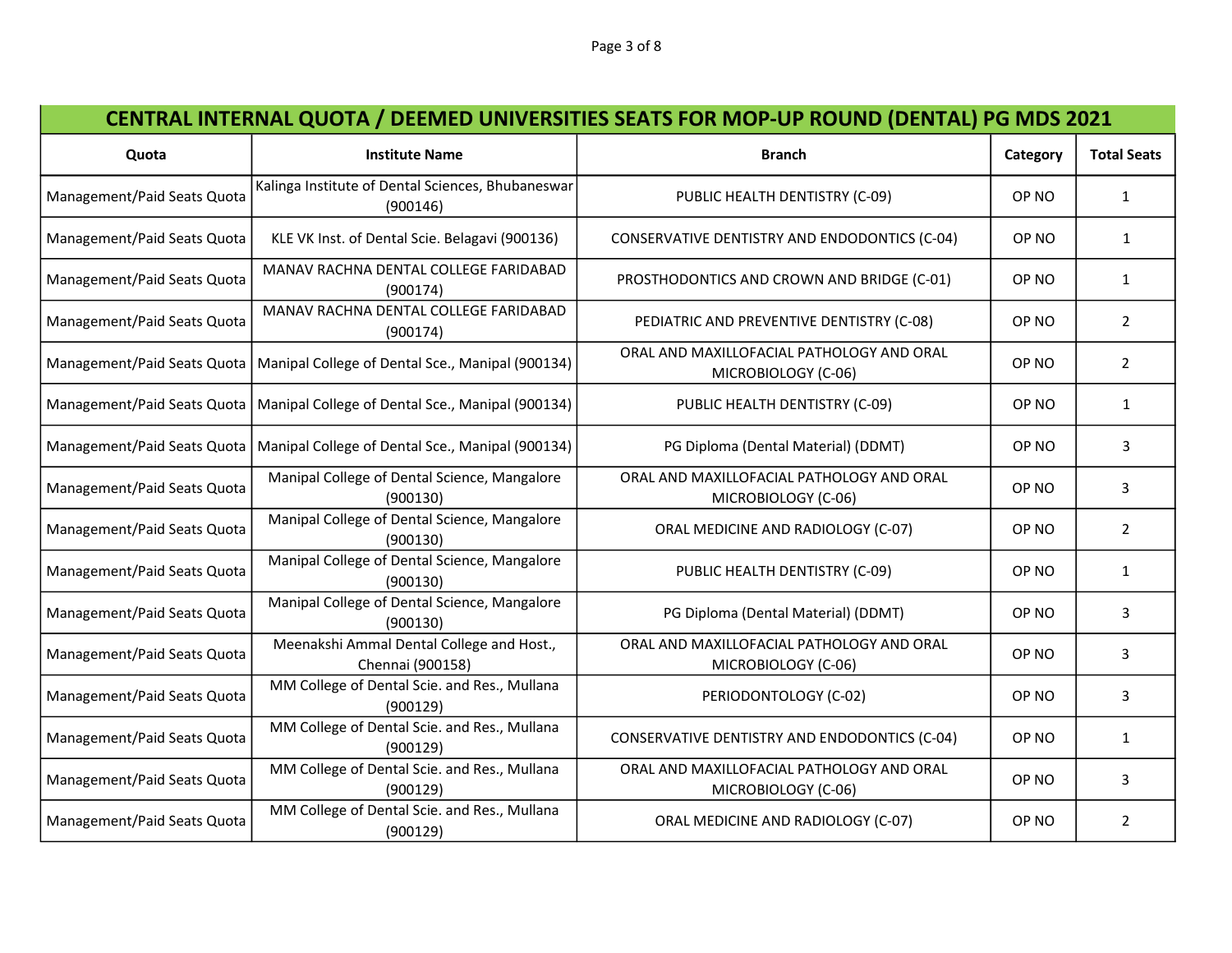| Quota                       | <b>Institute Name</b>                                        | <b>Branch</b>                                                    | Category | <b>Total Seats</b> |
|-----------------------------|--------------------------------------------------------------|------------------------------------------------------------------|----------|--------------------|
| Management/Paid Seats Quota | MM College of Dental Scie. and Res., Mullana<br>(900129)     | PUBLIC HEALTH DENTISTRY (C-09)                                   | OP NO    | 3                  |
| Management/Paid Seats Quota | Rural Dental College, Loni (900143)                          | PERIODONTOLOGY (C-02)                                            | OP NO    | $\mathbf{1}$       |
| Management/Paid Seats Quota | Rural Dental College, Loni (900143)                          | ORTHODONTICS AND DENTOFACIAL ORTHOPEDICS (C-05)                  | OP NO    | $\mathbf{1}$       |
| Management/Paid Seats Quota | Rural Dental College, Loni (900143)                          | ORAL AND MAXILLOFACIAL PATHOLOGY AND ORAL<br>MICROBIOLOGY (C-06) | OP NO    | $\overline{2}$     |
| Management/Paid Seats Quota | Rural Dental College, Loni (900143)                          | ORAL MEDICINE AND RADIOLOGY (C-07)                               | OP NO    | $\overline{2}$     |
| Management/Paid Seats Quota | Santosh Dentall College and Hsopital, Ghaziabad<br>(900152)  | PERIODONTOLOGY (C-02)                                            | OP NO    | $\mathbf{1}$       |
| Management/Paid Seats Quota | Santosh Dentall College and Hsopital, Ghaziabad<br>(900152)  | ORAL AND MAXILLOFACIAL SURGERY (C-03)                            | OP NO    | $\mathbf{1}$       |
| Management/Paid Seats Quota | Santosh Dentall College and Hsopital, Ghaziabad<br>(900152)  | ORTHODONTICS AND DENTOFACIAL ORTHOPEDICS (C-05)                  | OP NO    | $\mathbf{1}$       |
| Management/Paid Seats Quota | Santosh Dentall College and Hsopital, Ghaziabad<br>(900152)  | ORAL AND MAXILLOFACIAL PATHOLOGY AND ORAL<br>MICROBIOLOGY (C-06) | OP NO    | 3                  |
| Management/Paid Seats Quota | School of Dental Sciences and KIMSDU, Karad<br>(900144)      | PERIODONTOLOGY (C-02)                                            | OP NO    | $\overline{2}$     |
| Management/Paid Seats Quota | School of Dental Sciences and KIMSDU, Karad<br>(900144)      | ORAL AND MAXILLOFACIAL PATHOLOGY AND ORAL<br>MICROBIOLOGY (C-06) | OP NO    | 3                  |
| Management/Paid Seats Quota | Sharad Pawar Dental College and Hospital,<br>Wardha (900145) | PERIODONTOLOGY (C-02)                                            | OP NO    | 3                  |
| Management/Paid Seats Quota | Sharad Pawar Dental College and Hospital,<br>Wardha (900145) | ORAL AND MAXILLOFACIAL PATHOLOGY AND ORAL<br>MICROBIOLOGY (C-06) | OP NO    | $\overline{3}$     |
| Management/Paid Seats Quota | Sharad Pawar Dental College and Hospital,<br>Wardha (900145) | PEDIATRIC AND PREVENTIVE DENTISTRY (C-08)                        | OP NO    | $\mathbf{1}$       |
| Management/Paid Seats Quota | Sree Balaji Dental College and Hospital, Chennai<br>(900157) | PROSTHODONTICS AND CROWN AND BRIDGE (C-01)                       | OP NO    | $\mathbf{1}$       |
| Management/Paid Seats Quota | Sree Balaji Dental College and Hospital, Chennai<br>(900157) | ORAL AND MAXILLOFACIAL PATHOLOGY AND ORAL<br>MICROBIOLOGY (C-06) | OP NO    | 3                  |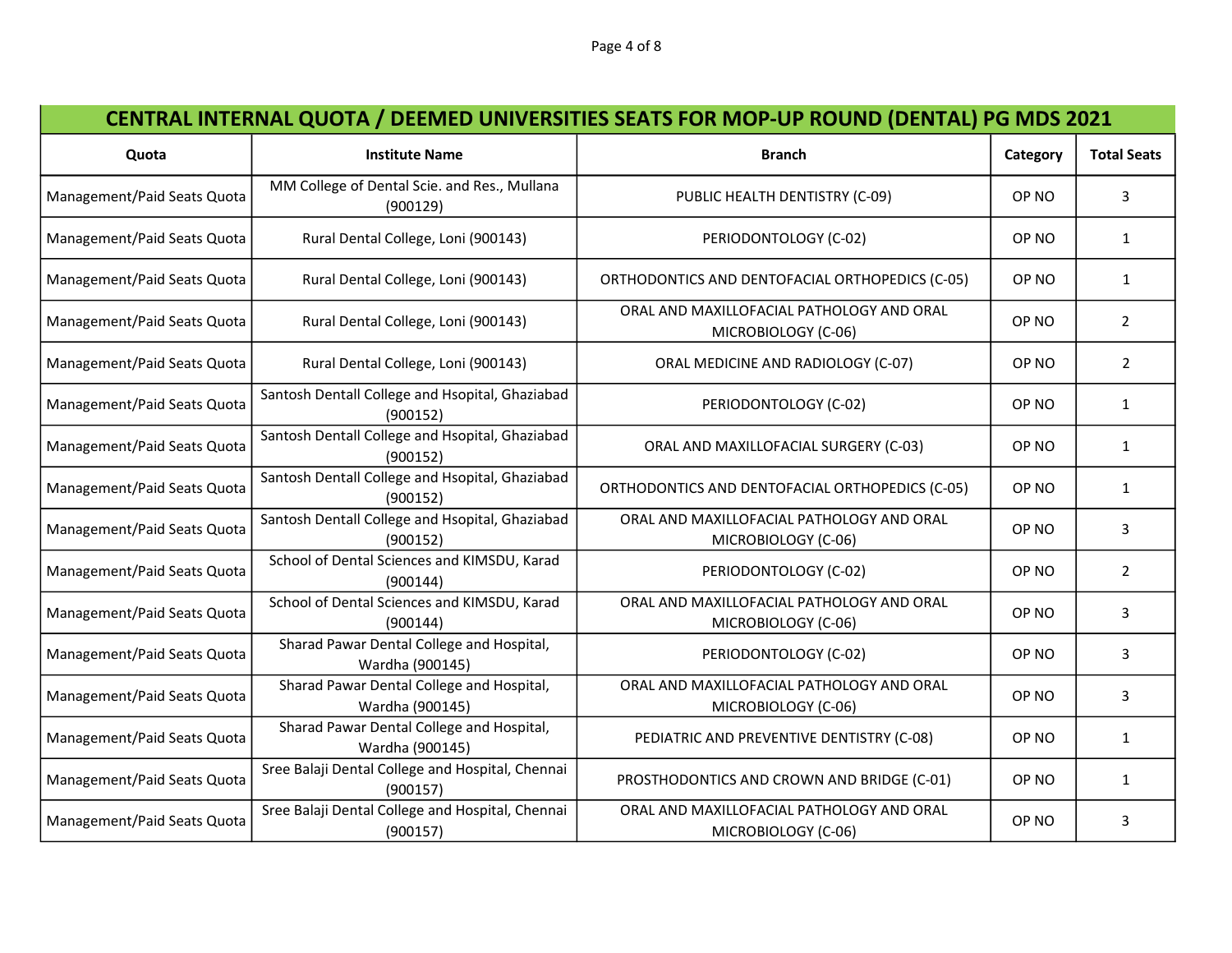## CENTRAL INTERNAL QUOTA / DEEMED UNIVERSITIES SEATS FOR MOP-UP ROUND (DENTAL) PG MDS 2021

| Quota                        | <b>Institute Name</b>                                             | <b>Branch</b>                                                    | Category         | <b>Total Seats</b> |
|------------------------------|-------------------------------------------------------------------|------------------------------------------------------------------|------------------|--------------------|
| Management/Paid Seats Quota  | Sri Siddhartha DentalCollege, Tumkur (900135)                     | PERIODONTOLOGY (C-02)                                            | OP NO            | $\mathbf{1}$       |
| Management/Paid Seats Quota  | Sri Siddhartha DentalCollege, Tumkur (900135)                     | ORAL AND MAXILLOFACIAL PATHOLOGY AND ORAL<br>MICROBIOLOGY (C-06) | OP NO            | $\overline{2}$     |
| Management/Paid Seats Quota  | Sri Siddhartha DentalCollege, Tumkur (900135)                     | PEDIATRIC AND PREVENTIVE DENTISTRY (C-08)                        | OP NO            | $\mathbf{1}$       |
| Management/Paid Seats Quota  | Thaimoogambigai Dental College and Hsopt.<br>Chennai (900154)     | PROSTHODONTICS AND CROWN AND BRIDGE (C-01)                       | OP NO            | $\mathbf{1}$       |
| Management/Paid Seats Quota  | Thaimoogambigai Dental College and Hsopt.<br>Chennai (900154)     | ORTHODONTICS AND DENTOFACIAL ORTHOPEDICS (C-05)                  | OP NO            | $\overline{2}$     |
| Management/Paid Seats Quota  | Thaimoogambigai Dental College and Hsopt.<br>Chennai (900154)     | ORAL AND MAXILLOFACIAL PATHOLOGY AND ORAL<br>MICROBIOLOGY (C-06) | OP NO            | 3                  |
| Management/Paid Seats Quota  | Thaimoogambigai Dental College and Hsopt.<br>Chennai (900154)     | ORAL MEDICINE AND RADIOLOGY (C-07)                               | OP NO            | $\overline{2}$     |
| Management/Paid Seats Quota  | VMS Dental College, Salem (900150)                                | PERIODONTOLOGY (C-02)                                            | OP NO            | $\mathbf{1}$       |
| Management/Paid Seats Quota  | VMS Dental College, Salem (900150)                                | CONSERVATIVE DENTISTRY AND ENDODONTICS (C-04)                    | OP NO            | $\mathbf{1}$       |
| Management/Paid Seats Quota  | VMS Dental College, Salem (900150)                                | ORAL AND MAXILLOFACIAL PATHOLOGY AND ORAL<br>MICROBIOLOGY (C-06) | OP NO            | $\overline{2}$     |
| Management/Paid Seats Quota  | VMS Dental College, Salem (900150)                                | ORAL MEDICINE AND RADIOLOGY (C-07)                               | OP NO            | $\mathbf{1}$       |
| Management/Paid Seats Quota  | Yenepoya Dental College, Yenepoya (900131)                        | PROSTHODONTICS AND CROWN AND BRIDGE (C-01)                       | OP NO            | $\mathbf{1}$       |
| Management/Paid Seats Quota  | Yenepoya Dental College, Yenepoya (900131)                        | ORAL AND MAXILLOFACIAL PATHOLOGY AND ORAL<br>MICROBIOLOGY (C-06) | OP NO            | $\overline{2}$     |
| <b>Muslim Minority Quota</b> | Yenepoya Dental College, Yenepoya (900131)                        | PERIODONTOLOGY (C-02)                                            | OP <sub>NO</sub> | $\mathbf{1}$       |
| <b>Muslim Minority Quota</b> | Yenepoya Dental College, Yenepoya (900131)                        | ORAL AND MAXILLOFACIAL PATHOLOGY AND ORAL<br>MICROBIOLOGY (C-06) | OP NO            | 3                  |
| <b>Muslim Minority Quota</b> | Yenepoya Dental College, Yenepoya (900131)                        | ORAL MEDICINE AND RADIOLOGY (C-07)                               | OP NO            | $\overline{2}$     |
| <b>Muslim Minority Quota</b> | Yenepoya Dental College, Yenepoya (900131)                        | PUBLIC HEALTH DENTISTRY (C-09)                                   | OP NO            | $\mathbf{1}$       |
| Non-Resident Indian          | Bharati Vidyapeeth DU Dental College and Hospt.,<br>Pune (900140) | PROSTHODONTICS AND CROWN AND BRIDGE (C-01)                       | OP NO            | $\mathbf{1}$       |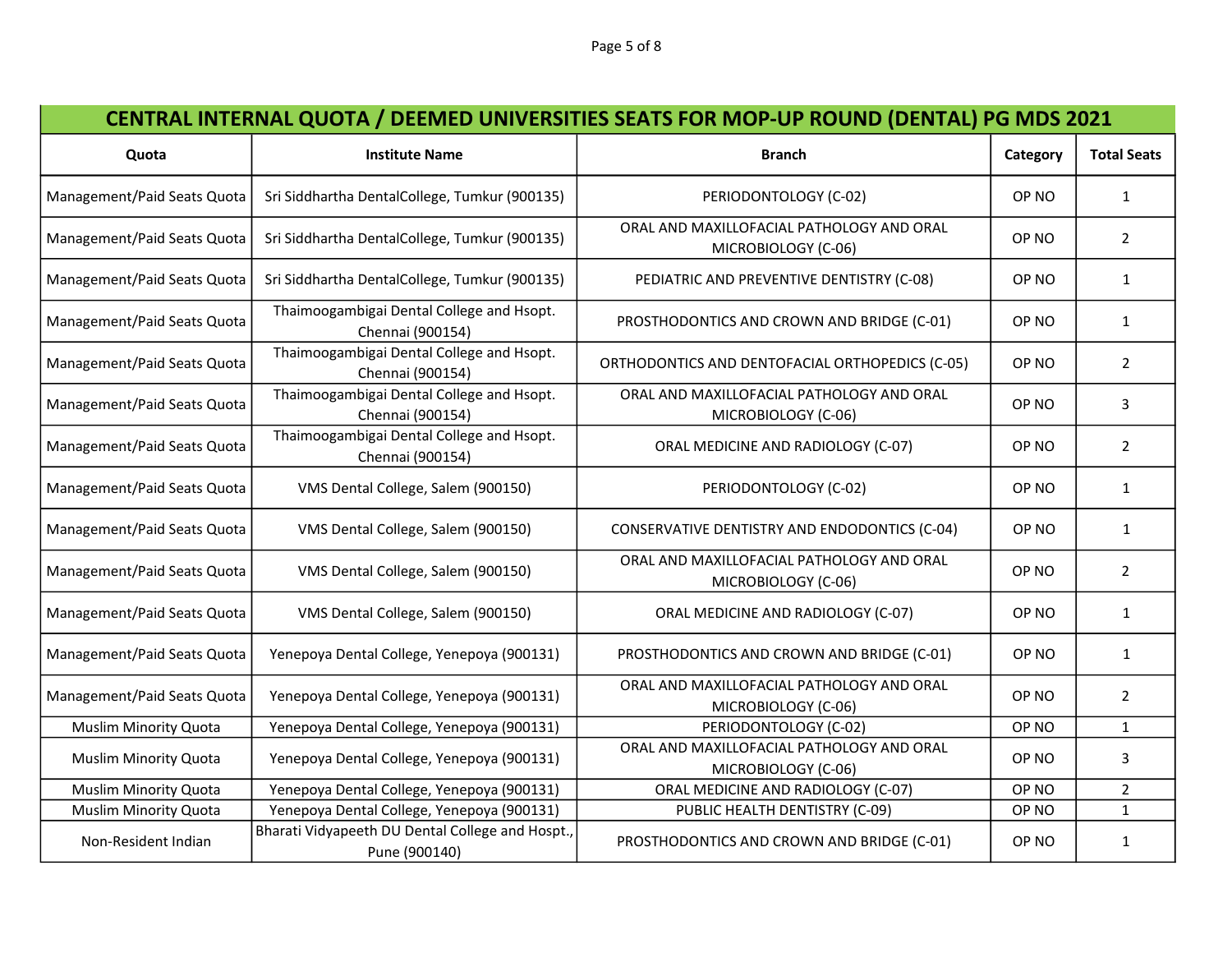| Quota               | <b>Institute Name</b>                                             | <b>Branch</b>                                   | Category | <b>Total Seats</b> |
|---------------------|-------------------------------------------------------------------|-------------------------------------------------|----------|--------------------|
| Non-Resident Indian | Bharati Vidyapeeth DU Dental College and Hospt.,<br>Pune (900140) | PERIODONTOLOGY (C-02)                           | OP NO    | $\mathbf{1}$       |
| Non-Resident Indian | Bharati Vidyapeeth DU Dental College and Hospt.,<br>Pune (900140) | ORAL AND MAXILLOFACIAL SURGERY (C-03)           | OP NO    | $\mathbf{1}$       |
| Non-Resident Indian | Bharati Vidyapeeth DU Dental College and Hospt.,<br>Pune (900140) | ORTHODONTICS AND DENTOFACIAL ORTHOPEDICS (C-05) | OP NO    | $\mathbf{1}$       |
| Non-Resident Indian | Bharati Vidyapeeth DU Dental College and Hospt.,<br>Pune (900140) | PEDIATRIC AND PREVENTIVE DENTISTRY (C-08)       | OP NO    | $\mathbf{1}$       |
| Non-Resident Indian | BVDU Dental College and Hospital, Navi Mumbai<br>(900138)         | CONSERVATIVE DENTISTRY AND ENDODONTICS (C-04)   | OP NO    | $\mathbf{1}$       |
| Non-Resident Indian | BVDU Dental College and Hospital, Navi Mumbai<br>(900138)         | ORTHODONTICS AND DENTOFACIAL ORTHOPEDICS (C-05) | OP NO    | $\mathbf{1}$       |
| Non-Resident Indian | <b>BVDU Dental College and Hospital, Sangli</b><br>(900139)       | PROSTHODONTICS AND CROWN AND BRIDGE (C-01)      | OP NO    | $\mathbf{1}$       |
| Non-Resident Indian | BVDU Dental College and Hospital, Sangli<br>(900139)              | CONSERVATIVE DENTISTRY AND ENDODONTICS (C-04)   | OP NO    | $\mathbf{1}$       |
| Non-Resident Indian | <b>BVDU Dental College and Hospital, Sangli</b><br>(900139)       | ORTHODONTICS AND DENTOFACIAL ORTHOPEDICS (C-05) | OP NO    | $\mathbf{1}$       |
| Non-Resident Indian | Dr. DY Patil Dental College and Hosp. Navi<br>Mumbai (900142)     | PROSTHODONTICS AND CROWN AND BRIDGE (C-01)      | OP NO    | $\overline{2}$     |
| Non-Resident Indian | Dr. DY Patil Dental College and Hosp. Navi<br>Mumbai (900142)     | ORAL AND MAXILLOFACIAL SURGERY (C-03)           | OP NO    | $\overline{2}$     |
| Non-Resident Indian | Dr. DY Patil Dental College and Hosp. Navi<br>Mumbai (900142)     | CONSERVATIVE DENTISTRY AND ENDODONTICS (C-04)   | OP NO    | $\overline{2}$     |
| Non-Resident Indian | Dr. DY Patil Dental College and Hosp. Navi<br>Mumbai (900142)     | ORTHODONTICS AND DENTOFACIAL ORTHOPEDICS (C-05) | OP NO    | $\overline{2}$     |
| Non-Resident Indian | Dr. DY Patil Dental College and Hosp. Pune<br>(900141)            | PROSTHODONTICS AND CROWN AND BRIDGE (C-01)      | OP NO    | $\mathbf{1}$       |
| Non-Resident Indian | Dr. DY Patil Dental College and Hosp. Pune<br>(900141)            | PERIODONTOLOGY (C-02)                           | OP NO    | $\mathbf{1}$       |
| Non-Resident Indian | Dr. DY Patil Dental College and Hosp. Pune<br>(900141)            | ORAL AND MAXILLOFACIAL SURGERY (C-03)           | OP NO    | $\mathbf{1}$       |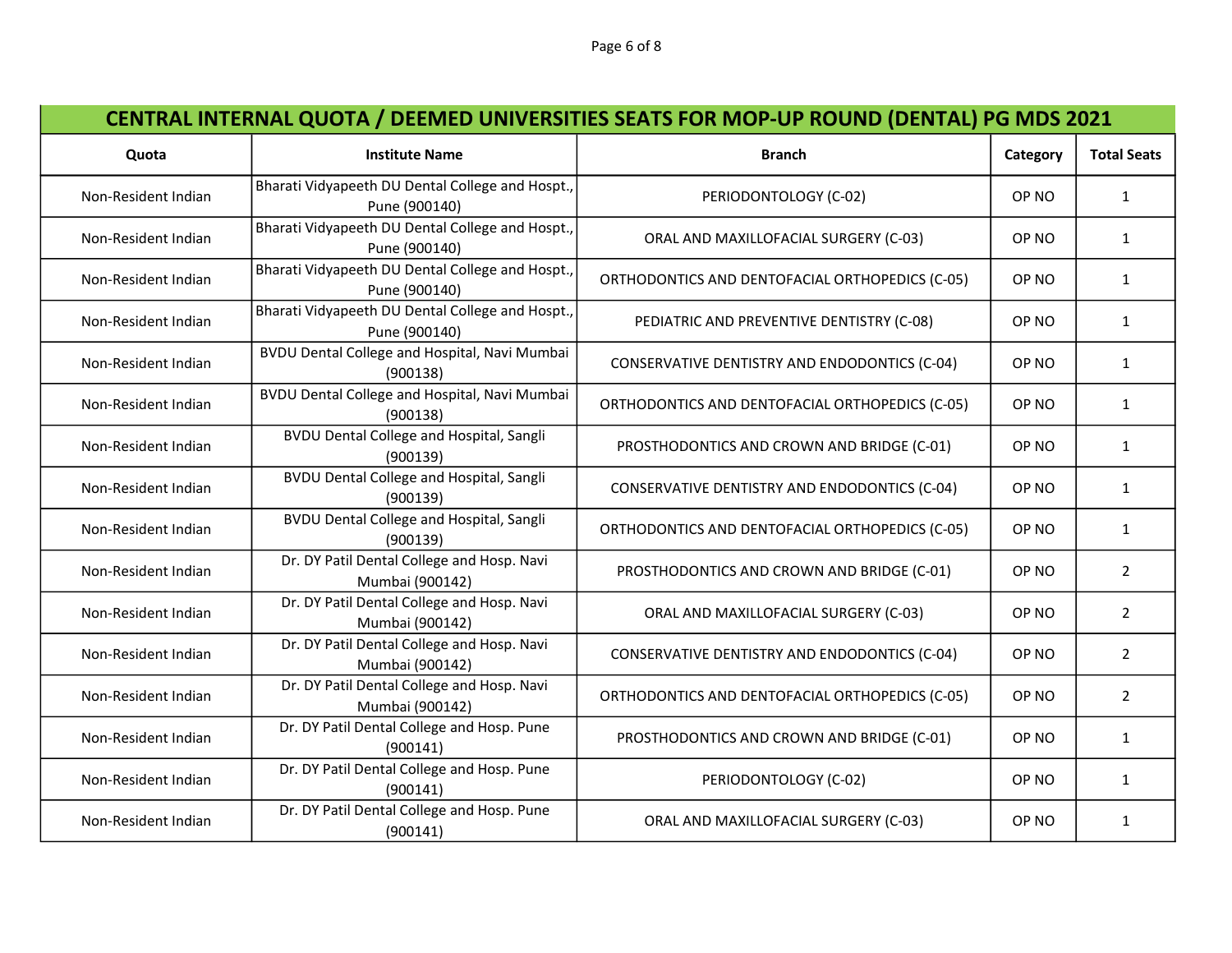| Quota               | <b>Institute Name</b>                                         | <b>Branch</b>                                                    | Category         | <b>Total Seats</b> |
|---------------------|---------------------------------------------------------------|------------------------------------------------------------------|------------------|--------------------|
| Non-Resident Indian | Dr. DY Patil Dental College and Hosp. Pune<br>(900141)        | ORTHODONTICS AND DENTOFACIAL ORTHOPEDICS (C-05)                  | OP NO            | $\mathbf{1}$       |
| Non-Resident Indian | Dr. DY Patil Dental College and Hosp. Pune<br>(900141)        | ORAL AND MAXILLOFACIAL PATHOLOGY AND ORAL<br>MICROBIOLOGY (C-06) | OP NO            | $\mathbf{1}$       |
| Non-Resident Indian | Dr. DY Patil Dental College and Hosp. Pune<br>(900141)        | ORAL MEDICINE AND RADIOLOGY (C-07)                               | OP NO            | $\mathbf{1}$       |
| Non-Resident Indian | Dr. DY Patil Dental College and Hosp. Pune<br>(900141)        | PEDIATRIC AND PREVENTIVE DENTISTRY (C-08)                        | OP NO            | $\mathbf{1}$       |
| Non-Resident Indian | Institute of Dental Sciences, Bhubaneswar<br>(900147)         | ORAL AND MAXILLOFACIAL SURGERY (C-03)                            | OP NO            | 3                  |
| Non-Resident Indian | Institute of Dental Sciences, Bhubaneswar<br>(900147)         | CONSERVATIVE DENTISTRY AND ENDODONTICS (C-04)                    | OP NO            | $\mathbf{1}$       |
| Non-Resident Indian | KLE VK Inst. of Dental Scie. Belagavi (900136)                | PROSTHODONTICS AND CROWN AND BRIDGE (C-01)                       | OP <sub>NO</sub> | $\mathbf 1$        |
| Non-Resident Indian | KLE VK Inst. of Dental Scie. Belagavi (900136)                | ORAL AND MAXILLOFACIAL SURGERY (C-03)                            | OP <sub>NO</sub> | $\overline{2}$     |
| Non-Resident Indian | KLE VK Inst. of Dental Scie. Belagavi (900136)                | CONSERVATIVE DENTISTRY AND ENDODONTICS (C-04)                    | OP NO            | $\mathbf{1}$       |
| Non-Resident Indian | KLE VK Inst. of Dental Scie. Belagavi (900136)                | ORTHODONTICS AND DENTOFACIAL ORTHOPEDICS (C-05)                  | OP NO            | $\overline{2}$     |
| Non-Resident Indian | Meenakshi Ammal Dental College and Host.,<br>Chennai (900158) | PROSTHODONTICS AND CROWN AND BRIDGE (C-01)                       | OP NO            | $\mathbf{1}$       |
| Non-Resident Indian | Meenakshi Ammal Dental College and Host.,<br>Chennai (900158) | ORAL AND MAXILLOFACIAL SURGERY (C-03)                            | OP NO            | $\overline{2}$     |
| Non-Resident Indian | Meenakshi Ammal Dental College and Host.,<br>Chennai (900158) | ORTHODONTICS AND DENTOFACIAL ORTHOPEDICS (C-05)                  | OP NO            | $\overline{2}$     |
| Non-Resident Indian | MM College of Dental Scie. and Res., Mullana<br>(900129)      | PROSTHODONTICS AND CROWN AND BRIDGE (C-01)                       | OP NO            | $\mathbf{1}$       |
| Non-Resident Indian | MM College of Dental Scie. and Res., Mullana<br>(900129)      | ORAL AND MAXILLOFACIAL SURGERY (C-03)                            | OP NO            | $\overline{2}$     |
| Non-Resident Indian | MM College of Dental Scie. and Res., Mullana<br>(900129)      | CONSERVATIVE DENTISTRY AND ENDODONTICS (C-04)                    | OP NO            | $\overline{2}$     |
| Non-Resident Indian | MM College of Dental Scie. and Res., Mullana<br>(900129)      | ORTHODONTICS AND DENTOFACIAL ORTHOPEDICS (C-05)                  | OP NO            | $\mathbf{1}$       |
| Non-Resident Indian | Rural Dental College, Loni (900143)                           | PROSTHODONTICS AND CROWN AND BRIDGE (C-01)                       | OP NO            | $\mathbf{1}$       |
| Non-Resident Indian | Rural Dental College, Loni (900143)                           | ORAL AND MAXILLOFACIAL SURGERY (C-03)                            | OP NO            | $\mathbf{1}$       |